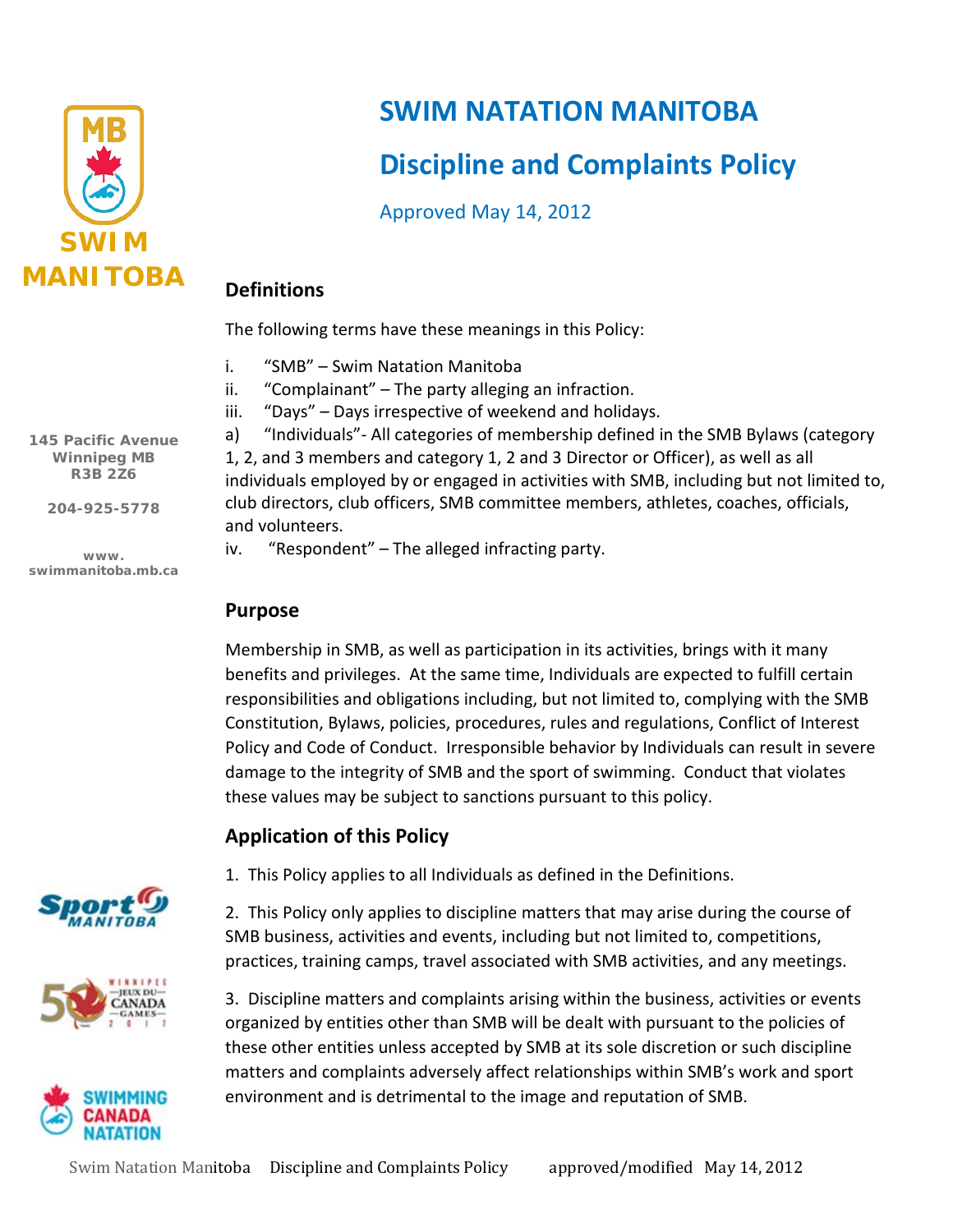## **Reporting a Complaint**

1. Individuals may report to SMB's head office any complaint of infractions by other Individuals. Such a complaint must be signed and in writing, and must be filed within fourteen (14) days of the alleged incident. Anonymous complaints may be accepted upon the sole discretion of SMB.

2. A Complainant wishing to file a complaint beyond the fourteen (14) days must provide a written statement giving reasons for an exemption to this limitation. The decision to accept, or not accept, the notice of complaint outside the fourteen (14) day period will be at the sole discretion of SMB. This decision may not be appealed.

## **Case Manager**

1. Upon receipt of a complaint, SMB will appoint a Case Manager to oversee management and administration of complaints submitted in accordance with this Policy and such appointment is not appealable. The Case Manager has an overall responsibility to ensure procedural fairness is respected at all times in this Policy, and to implement this Policy in a timely manner. More specifically, the Case Manager has a responsibility to:

- a. Determine whether the complaint is frivolous or vexatious and within the jurisdiction of this Policy. If the Case Manager determines the complaint is frivolous or vexatious or outside the jurisdiction of this Policy, the complaint will be dismissed immediately. The Case Manager's decision to the acceptance or dismissal of the complaint may not be appealed.
- b. Determine if the complaint is a minor or major infraction;
- c. Appoint a Panel in accordance with this Policy;
- d. Determine the format of the hearing;
- e. Coordinate all administrative aspects of the complaint;
- f. Provide administrative assistance and logistical support to the Panel as required; and
- g. Provide any other service or support that may be necessary to ensure a fair and timely proceeding.

2. The Case Manager will inform the Parties if the incident is to be dealt with as a minor infraction or major infraction and the matter will be dealt with according to the applicable section relating to the minor or major infraction.

3. This Policy does not prevent an appropriate person having authority from taking immediate, informal or corrective action in response to behavior that constitutes either a minor or major infraction. Further sanctions may be applied in accordance with the procedures set out in this Policy.

## **Minor Infractions**

1. Minor infractions are single incidents of failing to achieve the expected standards of conduct that generally do not result in harm to others, SMB or to the sport of swimming. Examples of minor infractions include, but are not limited to, a single incident of:

- a. Un-sportsmanlike conduct;
- b. Disrespectful comments or behavior directed towards others; and
- c. Non-compliance with the bylaws, policies, procedures, rules, regulations and directives of SMB.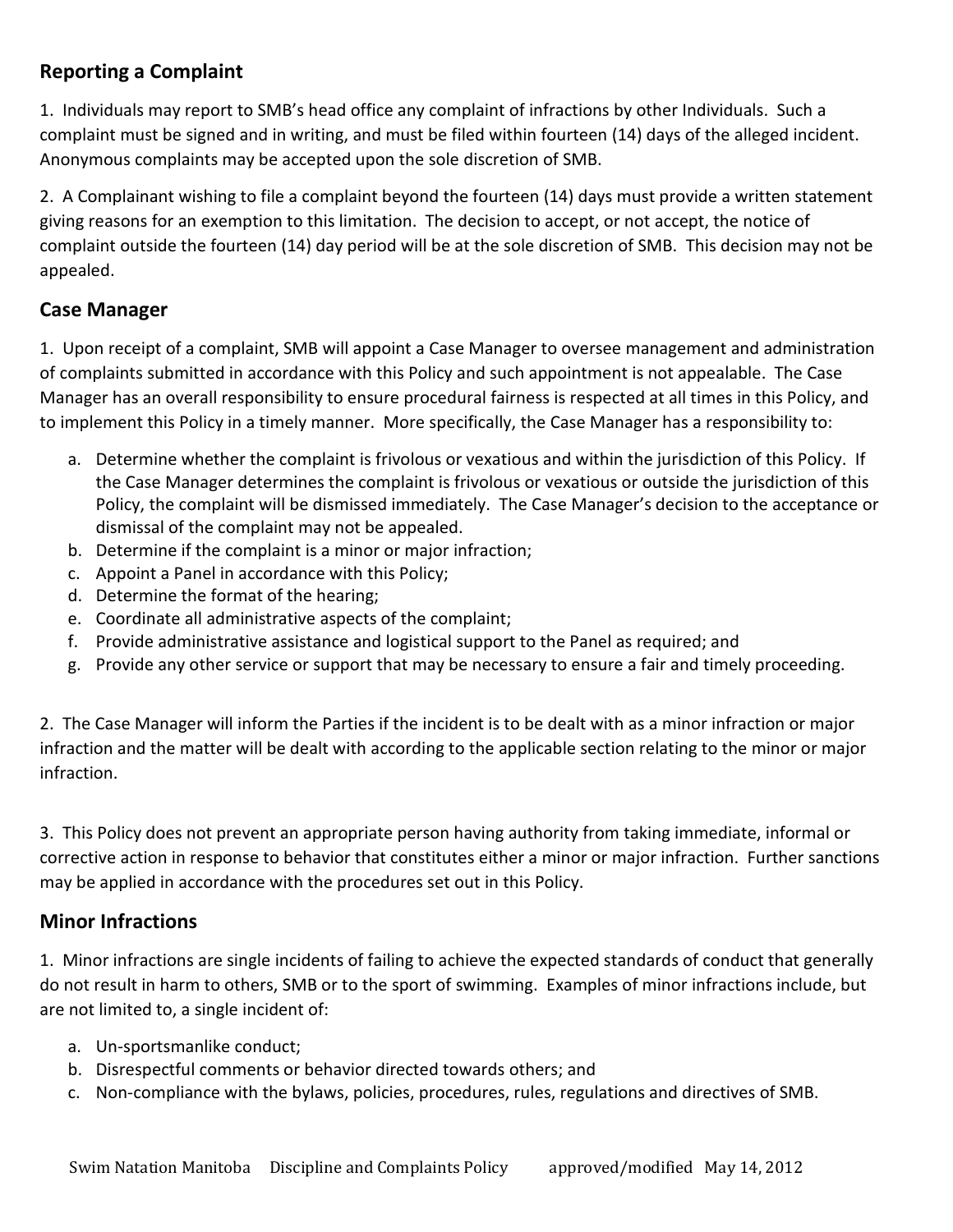2. All disciplinary situations involving minor infractions will be dealt with by the appropriate person having authority over the situation and the individual involved (the person in authority may include, but is not restricted to, officials, meet management, team management, team head coach, organizers, or SMB decision makers).

3. Procedures for dealing with minor infractions will be informal as compared to those for major infractions and will be determined at the discretion of the person responsible for discipline of such infractions (as noted above in point 2). The Respondent being disciplined must be told the nature of the infraction and have an opportunity to provide information concerning the incident.

4. Penalties for minor infractions, which may be applied singly or in combination, include the following:

- a. Verbal or written warning;
- b. Verbal or written apology;
- c. Service or other voluntary contribution to SMB;
- d. Removal of certain privileges of membership for a designated period of time;
- e. Suspension from the current competition, activity or event; or
- f. Any other sanction considered appropriate for the offense.

5. Minor infractions that result in discipline will be recorded and maintained by SMB. Repeat minor infractions may result in further such incidents being considered a major infraction.

## **Major Infractions**

1. Major infractions are instances of failing to achieve the expected standards of conduct that result, or have the potential to result, in harm to other persons, to SMB or to the sport of swimming. Examples of major infractions include, but are not limited to:

- a. Repeated Minor Infractions;
- b. Intentionally damaging SMB property or improperly handling SMB monies;
- c. Incidents of physical abuse;
- d. Pranks, jokes or other activities that endanger the safety of others, including hazing;
- e. Deliberate disregard for the bylaws, policies, rules, regulations and directives of the SMB;
- f. Conduct that intentionally damages the image, credibility or reputation of the SMB;
- g. Behavior that constitutes harassment, sexual harassment or sexual misconduct; or
- h. Abusive use of alcohol, any use or possession of alcohol by minors, use or possession of illicit drugs and narcotics.

2. Major infractions will be decided using the disciplinary procedures set out in this policy, except where a dispute resolution procedure contained within a contract or other formal written agreement takes precedence.

3. Major infractions occurring within competition may be dealt with immediately, if necessary, by an appropriate person having authority. In such situations, disciplinary sanctions will be for the duration of the competition, training, activity or event only. Further sanctions may be applied but only after review of the matter in accordance with the procedures set out in this Policy. This review does not replace the appeal provisions of this Policy.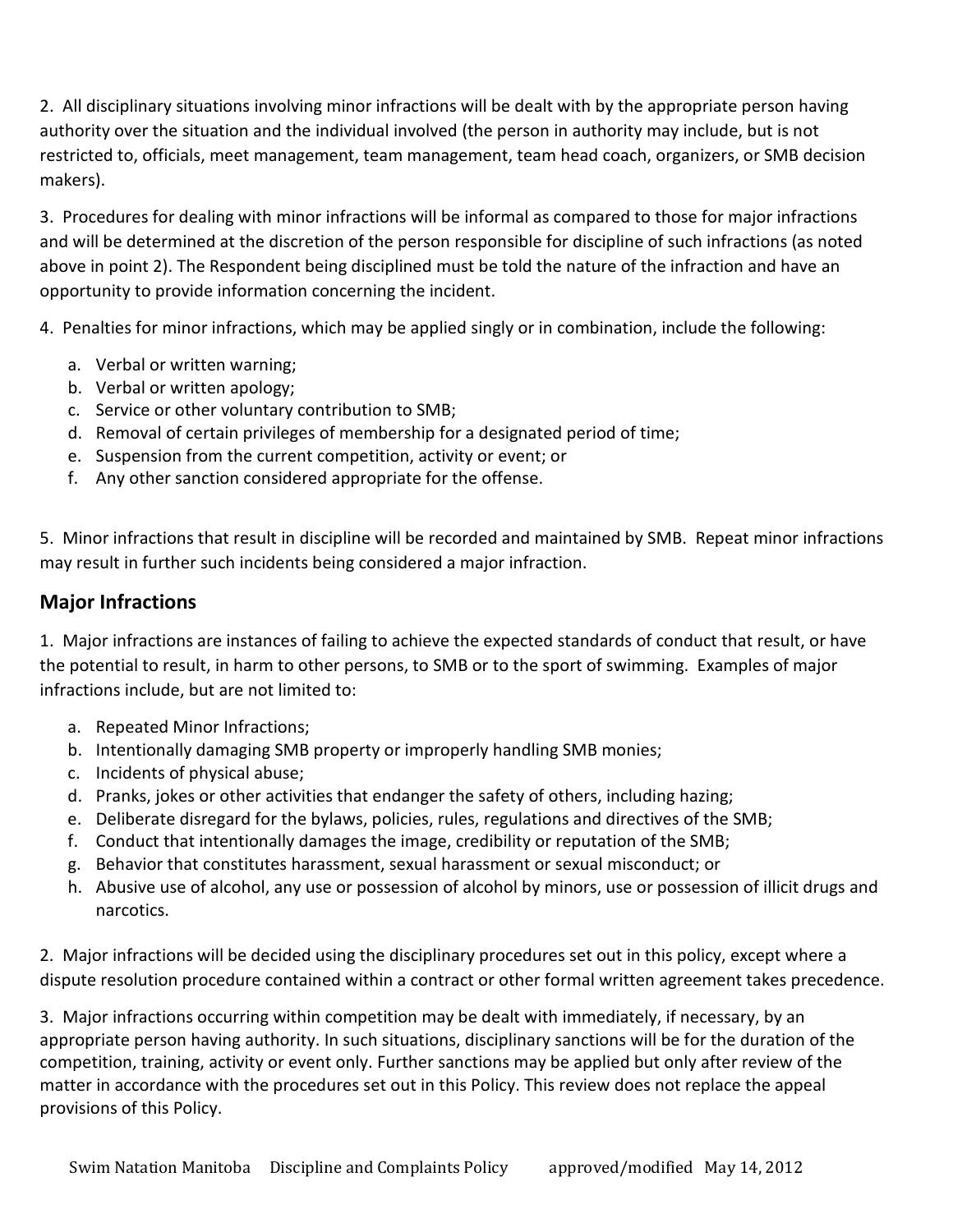## **Procedure for Major Infraction Hearing**

1. If the Case Manager is satisfied that the complaint is a major infraction, the Case Manager will establish a Panel consisting of a single Adjudicator to hear the complaint. At the discretion of the Case Manager, a Panel of three persons may be appointed to hear and decide a complaint. In this event, the Case Manager will appoint one of the Panel members to serve as the Chair. The person(s) hearing the complaint shall not be members or employees of SMB nor associated with the sport of swimming in any capacity.

2. The Case Manager will determine the format of the hearing, which may involve an oral hearing in person, an oral hearing by telephone, a hearing based on written submissions or a combination of these methods. The hearing will be governed by the procedures that the Case Manager and the Panel deem appropriate in the circumstances, provided that:

- a. The hearing will be held within the appropriate timeline determined by the Case Manager.
- b. The Parties will be given appropriate notice of the day, time and place of the hearing.
- c. Copies of any written documents which the parties wish to have the Panel consider will be provided to all Parties in advance of the hearing in accordance with the appropriate timeline.
- d. Both Parties may be accompanied by a representative or adviser, including legal counsel.
- e. The Panel may request that any other individual participate and give evidence at the hearing.
- f. If a decision in the appeal may affect another party to the extent that the other party would have recourse to an appeal in their own right under this Policy, that party will become a party to the appeal in question and will be bound by its outcome.
- g. The hearing will be conducted in English.
- h. In the situation where the hearing is conducted by a Panel consisting of three persons, a quorum will be all three and decisions will be by majority vote.

## **Decision**

1. After hearing the matter, the Panel will determine whether an infraction has occurred and if so what appropriate sanction will be imposed. The Panel's written decision, with reasons, will be distributed to all parties, the Case Manager and SMB within fourteen (14) days of the conclusion of the hearing. The decision will be considered a matter of public record unless decided otherwise by the Panel.

2. Where the Respondent acknowledges the facts of the incident, he or she may waive the hearing, in which case the Panel will determine the appropriate disciplinary sanction. The Panel may hold a hearing for the purpose of determining an appropriate sanction.

3. If the Respondent chooses not to participate in the hearing, the hearing may proceed in any event.

4. In fulfilling its duties the Panel may obtain independent advice.

## **Sanctions**

1. The Panel may apply the following disciplinary sanctions alone or in combination, for major infractions:

- a. Verbal or written warning;
- b. Verbal or written apology;
- c. Removal of certain privileges of membership;
- d. Suspension from certain SMB teams, events and/or activities;